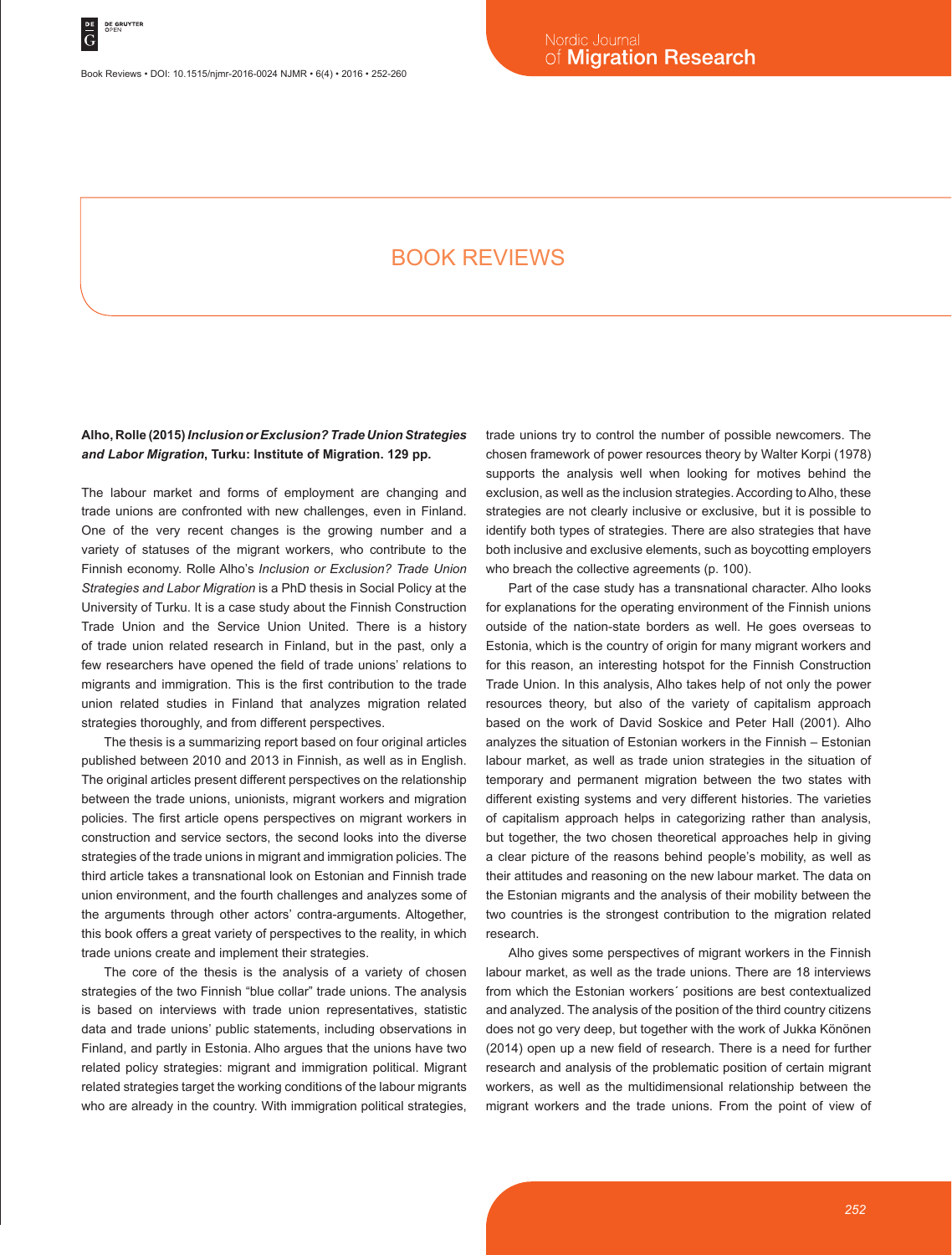ethnicity and migration research, clearer definitions would have been of great help to this thesis. For example, Alho doesn't give an exact definition of the term 'labor immigrant'. It is not clear if person who once migrated is always a migrant. It is also unclear if this definition should include all the migrant workers also on other than trade, service and construction sector, and if the conclusions should be expanded to some bigger group of migrant workers. The terminology changes throughout the work. It is left for the reader to assume that migration, immigration and mobility, as well as migrant, immigrant and foreign worker are used as synonyms. The race and ethnicity related terminology is not discussed but used often inconsistently. The word 'race' is used with and without quotation marks, without discussing these choices. Ethnicity related terms are used differently. Ethnicity is often used along with nationality (and race) as one of the reasons behind discrimination, but 'ethnic diversification of labor market' is also used as a description for 'increased number of migrants' (p. 76) and 'ethnic hierarchy', when actually referring to nationalities of the workers (p. 93). Do the Russian speakers in Estonia, for example, belong in the hierarchy to 'Estonians' or 'Russians'? If the difference is in ethnicity, what is the position of the Finnish ethnic minorities in the hierarchy?

The data in the study is rich and sheds light on the field from many perspectives. Unfortunately, the description does not always match the data, and all of it is not thoroughly described and justified. For example, in the list of nationalities of the interviewees, there are no central African countries (p. 54) but Alho quotes a central African worker (p. 70). The problem of inexact statistics is pointed out – but analyzing the problem is left for the reader. For example, the most used quantitative data is based on trade union statistics. Trade union categorizes everyone who speaks the Finnish official language as 'Finns'. Based on their mother language, the Swedish citizens, who were the third biggest group of migrants in the country by the end of 2014 (Official Statistics of Finland), are categorized in this statistics as 'Finns' and not as 'migrants', which is not mentioned, nor is its importance discussed. Although the data is not always thoroughly presented, it does not affect the value of variety of perspectives that Alho is able to offer.

In Finland, as in any small country, many researchers have several roles, for example as journalists, activists or salaried employees in advocacy groups. In this work, the immigration expert of The Congress of the Central Organisation of Finnish Trade Unions (SAK), central organization of the presented trade unions, is presented through her position as salaried official and as a researcher. When citing her, it is not always clarified in which role she has published her work (e.g. p. 29). When activist researchers and academic salaried officials are granted this double role, it would be fair for the reader to clearly position them. The question of double roles and positioning could be discussed more actively in the academic communities of the smaller countries, especially in Finland.

The organization and strategy analysis offers a great view for the varieties of strategies, which can have either inclusive, exclusive or at the same time both inclusive and exclusive effect on migrant workers. Alho makes an important diversification between the migrant and migration related strategies. Using the power recourse approach and by analyzing the transnational environment, Alho opens a view on the motives behind them. The diversity of strategies is analyzed and challenged from several perspectives. As the thesis has been written in English, it can contribute internationally not only in the academic but also in the trade union discussions. In best case scenario, it can be useful for the trade unions in further developing their immigration policies, as well as their migrant political strategies.

#### Mervi Leppäkorpi\*

PhD Student in Social Policy, University of Eastern Finland Visiting Scholar, Universidad Nacional Autónoma de México

#### **References**

- Könönen, J 2014, *Tilapäinen elämä, joustava työ: rajat maahanmuuton ja työvoiman prekarisaation mekanismina,* Doctoral diss., University of Eastern Finland. Available from: <http://epublications.uef.fi/pub/urn\_isbn\_978-952-61-1661-7/>. [Last accessed 18.1.2016].
- Korpi, W 1978, *The Working Class in Welfare Capitalism*, Routledge & Kegan Paul, London.
- Official Statistics of Finland (OSF): *Population structure*. Helsinki: Statistics Finland. Available from: <http://www.stat.fi/til/vaerak/ index\_en.html>. [Last accessed 18.1.2016].
- Soskice, D & Hall P 2001, *Varieties of Capitalism: The Institutional Foundations of Comparative Advantage,* Oxford University Press, Oxford.

# **Anderson, Bridget & Shutes, Isabel (eds.) (2014)** *Migration and Care Labour. Theory Policy and Politics***, Palgrave Macmillan: Basingstoke. 235 pp.**

*Migration and Care Labour* touches upon a plurality of issues that revolve around the phenomenon of South-to-North migrant care work. Far from being monothematic, the book consists of a collection of 10 essays, plus an introduction and a conclusion, each looking at the phenomenon of the commodification of care labour from different angles. Most notably, the contributions include discussions on issues of gender, welfare, development and global economic equilibriums. Although most of the authors' backgrounds are either in law or sociology, the panoramic view of the subject under discussion that the book offers is of a remarkably multidisciplinary flavour.

The work is organized according to three main levels of analysis, which are meant to correspond to a theoretical (part I), an empirical (part II) and a policy (part III) level, respectively. However, such a tripartite structure is not as sharp as one might expect by reading the editors' introduction, as indeed the majority of the contributions engage with more levels of analysis at the same time. However, this characteristic does not undermine the overall fluidity of the work, which stands as a valuable contribution to research in the area.

*<sup>\*</sup> E-mail: mervi.leppakorpi@yahoo.com*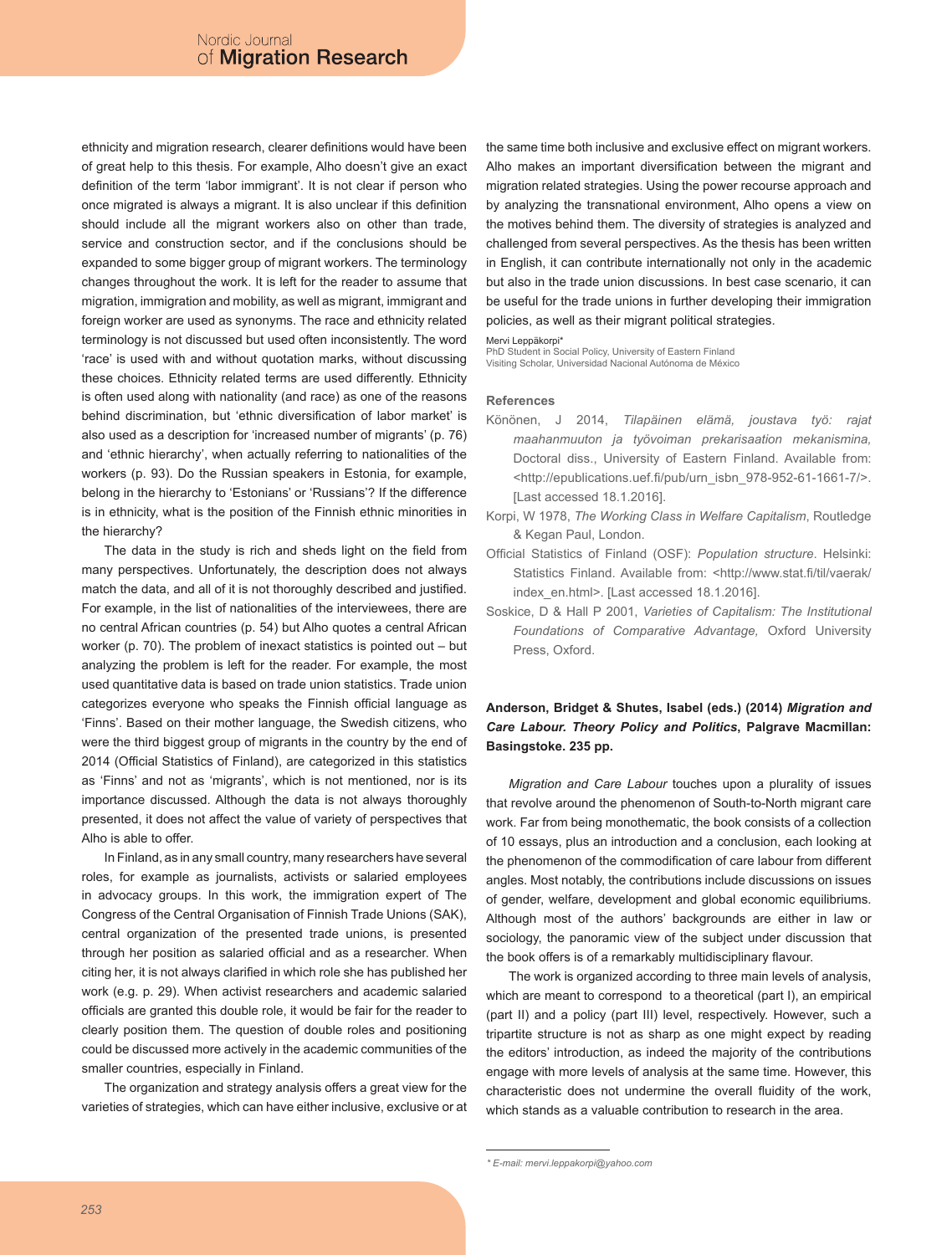At a theoretical level, the theme of the intersection between labour market, migration regime and welfare state is present in almost all contributions. The shift towards a two-earner model and the lack of public care services are shown to be strongly linked with the emergence of global chains of care labour. This global 'chain' is unanimously pictured as one in which highly gendered care responsibilities are passed on from women to women, according to the current unequal distribution of wealth in the world. In this context, special attention is devoted to the multiple sources of inequality of care work: the high level of racialization (it is not only race, but 'forgiveness' that matters – as explained by Bridget Anderson, Chapter 2), the ambiguous nature of the employer-worker relation (domestic worker as 'one of the family' – as given by Rachel Parrenas, Chapter 3), and the heavy under-regulation of the sector. Some of the theoretical discussions also mention about the importance of differentiating among the various types of home-based care work (childcare, domestic work and long-term care for older people); unfortunately, however, such important differentiations are not reflected in the empirical part, where little attention is paid to the specific type of care work being dealt with. Overall, the reader comes out of the theoretical discussion with quite an enriched conception of the main critical themes in the area of transnational migrant care work.

The empirical part collects a number of case studies on different countries of the world. The value of this part consists of the fact that it collects researches that focus on both ends of the global care chain, that is, not only on the receiving countries but also on the sending ones. In this context, the contributions by Anna Romina Guevarra (Chapter 7) and Sarah van Walsum & Maybritt Jill Alpes (Chapter 8) stand out as providing very original insights on the organization of the global chain of care workers at the source in the Philippines and the adaptation of the family care needs of emigrated care workers along transnational lines in Ghana and the Philippines, respectively. Putting together studies on both set of countries, that is, the countries of destination and that of origin of care migrants represents a 'good practice' of collective studies in this area, as it allows to gather relevant information on, for example, the specific ways in which the context of origin influences care workers' migratory plans, expectations and outcomes. Similarly, collecting such studies might also turn out to be an important tool for the creation of national or international rights' protection schemes for care workers, since information about both contexts may be the solution to tackle migrants' vulnerability.

The third and the last part of the book deals with the policy level, and presents a few instances in which care workers' rights have been effectively enforced. The idea of including a proactive policy level into the analysis is very welcome, and it contrasts this work with a great majority of studies in the area, which are stuck with a critical/descriptive (read: destructive) approach. In particular, chapter 9 presents two case studies illustrating how local trade unions have successfully fought forms of discrimination of migrant care workers, whereas chapter 10 looks at existing international norms for their protection, and the possible development of international labour governance. However, although the attempt to move from a critical to a proactive approach is to be praised, the two examples of 'emerging forms of political mobilization' that this chapters provide, at an overall level, far from convey the ideas about possible and effective forms of regulation of care labour. Indeed, since the phenomenon of care work transcends national borders, a nation-based solution (as given in Chapter 9) looks inevitably inadequate to address the phenomenon, while at the same time no easy recipes for the protection of care migrants' rights on a transnational basis (as given in Chapter 10) appears to be achievable anytime in the near future.

The book is a fine reading. Despite the fact that it collects essays that deal with quite a high number of different topics, it still possesses the coherence that helps the reader to catch the core of the discussion and to get through the three main parts of the work. Due to its focus on both source and destination countries of care workers as case studies, I would especially recommend it to those who are interested in exploring how different elements in the two contexts shape migrant projects and experiences, as indeed such connection emerges, implicitly or explicitly, at more than one point.

Silvia Cavasola\*

Postdoctoral researcher, Political Science Department, LUISS University, Rome, Italy; Visiting researcher, Instituto Universitario de Estudios sobre Migraciones, Comillas University, Madrid, Spain.

#### **Boucher, Gerard & Samad, Yunas (eds.) (2016)** *Social Cohesion and Social Change in Europe***, London & New York: Routledge. 134 pp.**

The book *Social Cohesion and Social Change in Europe* was first published as a special issue in the journal 'Patterns of Prejudice' (vol. 47, issue 3, July 2013). The editors, Gerard Boucher, Lecturer of Sociology at University College Dublin and Yunas Samad, Professor of South Asian Studies at University of Bradford, have managed to collect a reasonable array of articles, through which they argue that the pathology of European social cohesion implies ramifications deriving from structural changes and not just from the failure of multiculturalism and immigration (p. i).

The book is divided into an introduction, six chapters and a useful index. Three of the main concepts found in this book in conjunction with social cohesion and analyzed in this review are: a) Islamophobia, b) sense of belonging and c) spatial contextualization. The Introduction comprises a conceptual definition of social cohesion and its relation to social change, concentrating on Europe (pp. 2-8). The editors define social cohesion narrowly, as it derives from the classical sociological theory, that is 'as a term to explain social consequences of structural changes related to industrialization and modernity' (p. 1). Subsequently, they make a critical reference to nostalgia, wondering if ever social cohesion and diversity did exist, studying the 'us and them' model of thinking and its contribution to the production of modern and late modern European thought (pp. 8-10). Finally, they critically examine the role of the state in the

*<sup>\*</sup> E-mail: scavasola@luiss.it*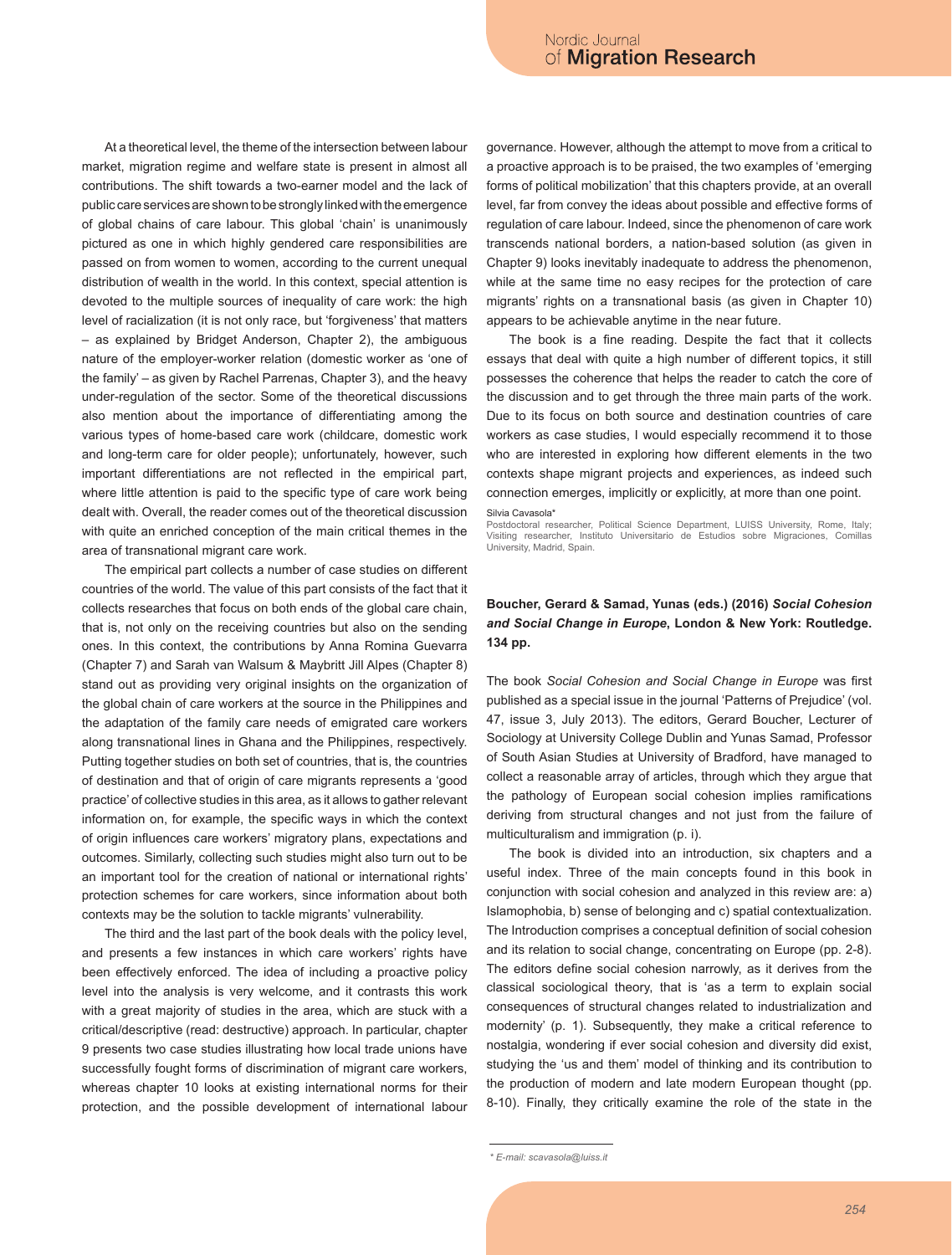constructional and reconstructional procedure of establishing social cohesion in European societies (pp. 10-15), a fact which constitutes the leading route of thinking throughout the book.

It is noticeable from the very beginning that most authors attempt to bridge the classical sociological theoretical perception of social cohesion with the empirical study of current realities. For instance, Gerard Boucher in Chapter one, 'European social cohesions', examines the functionality of policies applied to European countries with regards to social cohesion. Boucher claims as a general conclusion that EU countries adopt civic integration policies aiming to cultural assimilation that involve non-EU/EEA immigrants passing tests on the national language, history and culture (p. 24). The author suggests that a more functional policy framework is required that will include structural social cohesion based on social justice, socioeconomic equality and political participation, as well as sociocultural cohesion defined in terms of the actually existing cultural diversity (p. 38). His model of study is based on the classical perception introduced by Émile Durkheim, which interprets social cohesion as a phenomenon depending on the dipole of the cultural and structural factors (p. 19).

A main subject covered by this book is Islamophobia and its interaction with social cohesion. More detailed, Yunis Alam and Charles Husband, the authors of Chapter two titled 'Islamophobia, community cohesion and counter-terrorism policies in Britain', scrutinize two policies adopted by the British government. After the riots occurred in 2001 in Northern England, the central government decided to introduce a community cohesion policy to overcome segregation and life parallelism of Muslims (p. 45). Four years later, on the  $7<sup>th</sup>$  of July, the incident known as '7/7' London bombings by Islamist terrorists occurred (p. 50). The British government decided to adopt an anti-terrorist policy which in practice came into contradiction with the one previously established for community cohesion (p. 39), since the purpose of the latter one was mainly to measure the susceptibility to radicalization and therefore, every Muslim resident became a speckled suspect in the eyes of most British people (pp. 50- 52). The writers mainly use Robert Putnam's theory on social capital to note its demotion and consequently the failure of the non-structural policies followed. In support of their theoretical approach, the field evidence can be found in Chapter four authored by Yunas Samad and titled 'Community cohesion without parallel lives in Bradford'.

Yunas Samad presents the findings of his community based research conducted in the British city Bradford which hosts Muslim communities (p. 73). His research reveals that the aforementioned community cohesion policies were unable to cure discrimination, hence the maintenance of inequality expressed by the Muslim residents themselves (pp. 85, 87). Also deploying social capital analyses as an explanatory tool, Samad suggests that the 'broken Britain' that David Cameron talks about, cannot be overcome just by seeking assimilation but, instead, by addressing socio-economic issues of deprivation and marginalization (p. 91), issues with a distinct structural character.

Chapter five, 'Ethnicity and social cohesion in the post-Soviet Baltic states', co-authored by Nils Muiznieks, Juris Rozenvalds and Ieva Birka, comprises a significant critical study of the particular situation of three post-Soviet states (Estonia, Latvia and Lithuania) with regards to their response to international pressure for integration and attainment of social cohesion (p. 92). The main purpose of the chapter is to measure, compare and reflect through quantitative data on the Russian-speakers' sense of belonging and the levels of inequality. The statistics presented, deriving from the social and economic history of the three Baltic States, mirror ethnolinguistic cleavages and the fact that they played the basic role on developing policies of social cohesion, neglecting to address ethnic and economical inequality (p. 111). For instance, in 1998 under the auspices of EU's PHARE programme, Estonia established an initiative for teaching the titular language to Russian-speakers (p. 99). The programme aimed to prepare the youth on sharing the same opportunities when seeking jobs. However, equal opportunities in job seeking never happened in practice. In the 2000's, socio-economic inequality between persons belonging to different ethnolinguistic groups increased in Estonia, with the Russian-speakers having greater job insecurity and belonging to the ranks of blue collar rather than white collar workers (p. 101).

Cédric Audebert, in the final chapter 'The social geography of ethnic minorities in metropolitan Paris: a challenge to the French model of social cohesion?' specifically draws attention to the significance of spatial context that encloses all the socio-political parameters of ethnic minorities. In order to overcome certain social challenges of immigrants and ethnic minorities in the poorest urban neighbourhoods of Paris, new policies of social cohesion have been implemented based on residential criteria, rather than on ethnicity (p. 126). This tactic has taken France further beyond the classical model of assimilation, leading to the adoption of territorialized policies with positive effects on basic domains, such as employability (pp.115, 126-127). More specifically, social activism of young jobseekers from working-class suburbs, mainly descendants of Maghrebian, sub-Saharan African, French Caribbean, Turkish, Southern Asian and South Eastern Asian immigrants, is encouraged through businesssponsored training and coaching programs as well as employment forums (pp. 121, 127).

Generally, all authors manage to address core issues concerning the structural underpinnings of the pathology of social cohesion. Although they mainly address the dysfunctional points of state interference as the source of the problem, they do not undermine the affiliated socio-cultural aspects. Furthermore, it is quite interesting how they develop a concrete synergy between the classical sociological theory and the empirical study of contemporary realities. Additionally, after the recent national and international policies regarding the large movements of refugees and immigrants towards Europe and the terrorist attacks of ISIS, it is of paramount importance to mention the significance of this book, even though its articles were completed in 2013. Parametrically, it may also assist in the reading of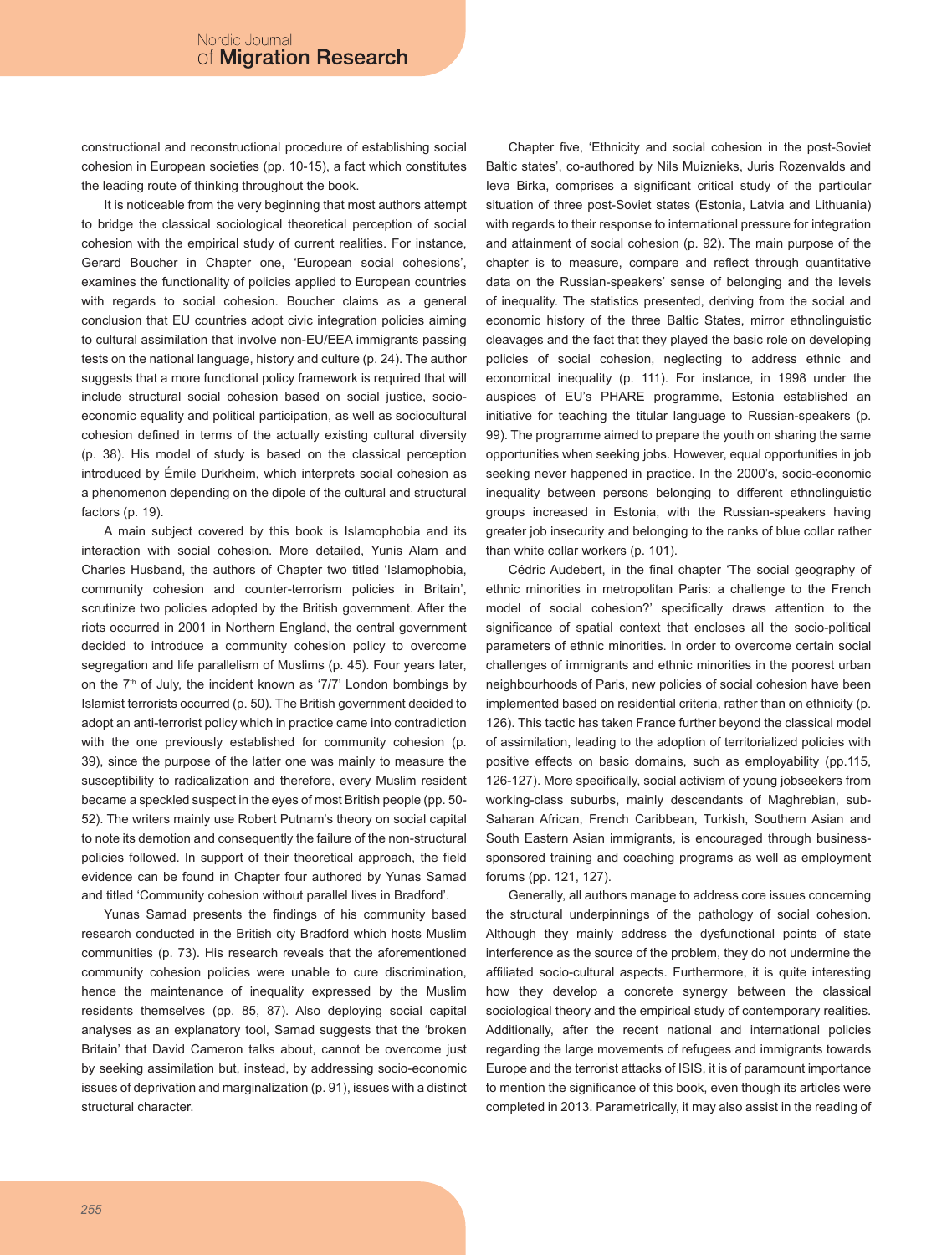the general rise of nationalist political movements in core European urban environments. Finally, this book constitutes a useful tool for advanced students and researchers in the field of social sciences including everyone who attempts to explore social cohesion as a spectral phenomenon.

Christos Orfanidis<sup>\*</sup>

Graduate Student in Ethics, Sociology and the Study of Religion, Aristotle University of Thessaloniki, Greece

#### **Dervin, Fred & Machart, Regis (eds.) (2015)** *Cultural Essentialism in Intercultural Relations***, Hampshire & New York: Palgrave Macmillan. 205 pp.**

'Culture' is indeed a buzzword, selected in 2014 by the Merriam-Webster reference book as word of the year (p.1). It is powerful, and extremely complex to manage. Therefore it is also contested, and just as some scholars of religion have chosen to abandon the concept of 'religion', some anthropologists in recent decades have chosen not to accept the scholarly value of using the concept of 'culture' anymore, since it has the flavour of the past as a container with elements linked naturally together with glue. In the past, culture was equated unproblematically with people, language, race, religion and nation. Culture has been used as an excuse for suppressing groups and individuals, and as a linguistic tool for explaining (away) anything. It is a floating signifier 'meaning either too much or too little' (p.2), a chameleon term best suited for a *smörgåsbord* offering, a range of possibilities to match one's taste (ibid.).

The aim of this anthology is thus not to celebrate culture as such, nor multiculturalism, cultural diversities or culture encounters. Rather, it is to 'disempower discourses of culture' (p. 2), and involves 'examining instances of culture being used as an excuse or as an ideology in intercultural encounters' (p. 6). Such an endeavour is both in line with mainstream critical culture studies and relevant as a fresh contribution, containing both theoretical reflections and diverse empirical cases suitable for scholars and students within different fields, and also for politicians facing challenges related to multiculturalism.

The book is divided into three sections: *Cultural Essentialism in the Judiciary*, *Cultural Essentialism*, and *Artistic Expression and Discourses of Culture and Their Societal Implications*. These sections are subdivided into eight articles, an introduction and an afterword, totalling 205 pages (including a short index). The contributors work in eight different countries in fields related primarily to education, linguistics, the arts and law, representing a contextual diversity of angles to the topic. We hear about culture being used in a Japanese context to discriminate against foreigners (Rivers), of culture used as an excuse for crimes against women (Hallevy), of Australian circus performers being subject to prejudice (Danaher), of othering in Australian triennials (Baguley), of oppressive capitalism in Anglophone poetry (Cuadrado-Fernandez), of nationalist ideologization of culture in Quebec (Razafimandimbimanana), of strategic promotion of monoethnicity in a museum in Melaka (Lim), and of training programs for military personnel designed to enhance interculturality (Zotzmann).

Essentialism is a key notion throughout the book, and is especially elaborated by the more theoretically informed articles, being used as an umbrella term or a prism with which to see sub-elements such as ethnocentrism, nationalism, racism, othering, discrimination, oppression, xenophobia and rhetorical manoeuvres that turn political conflicts into culture. As such, culture serves as an explanation (thinking) and an excuse (acting) for different agents and discursive domains. Essentializing *the others* ('it is their culture') and *us* ('it is our culture') becomes a means of power play, sometimes deployed as strategic mirroring and identity performance as when townspeople's ethnocentric stereotypes are affirmed and later disrupted (p. 75).

Most of the authors have a normative stance, using analyses and discussions to encourage revealing, changing and managing more correctly the concept and power field of culture. Examples throughout the book are obvious and cry out for critical reactions. Some perspectives, however, are more complex. For instance, in discussing the migration-related criminalization of women in the name of culture, Hallevy distinguishes between different kinds of agents (first, second and third generation refugees and immigrants). To what extent is the mistake-of-law/ignorance-of-law ('we are from a different culture, how should we know?') relevant? How should one react to aboriginal communities who have been living in certain places long before laws and human rights were defined and celebrated by invaders, even if such laws are much more protective, egalitarian, democratic and 'humane' than the 'original cultures'?

In the afterword, Adrian Holliday embraces most of the elements in the individual articles, but puts the overall reflections in a more general context. As he sees it, and as he reads the other authors, culture is to be seen as a construct created to manage ideologies, discourses and power relations, and as such the concept can be 'revealed' in a postmodern, constructivist and non-essentialist way. In his words, 'We have to move away from what has been referred to as a solid notion of culture' (p. 198). However, as he also concludes, discursive utterances are in themselves performative, and like human acts they are therefore cultural in themselves. 'Culture is still there as a powerful force in everyday life', and 'it is still real in the way in which it is used as an excuse, and very often real in the minds of those who use it' (p. 199). While acknowledging the fact that culture exists (at least as an ideological label) 'by both hegemony and subaltern, the Centre and the Periphery, the established and the un-established' (p. 201), he also encourages scholars to humble ourselves since 'we are also wired in this way and will inevitably fall into these traps ourselves' (p. 200).

I read his position (and the positions of other contributors) as being postmodernist, revealing the ideological framing of a concept that is also used by people at large, thereby supporting the idea of abandoning the concept as an *etic*, scholarly and analytical term. Such a stance, however, is not unproblematic. The fact that scholarly understandings are not clear (or, are even used to enhance unequal

*<sup>\*</sup> E-mail: ochristo@windowslive.com*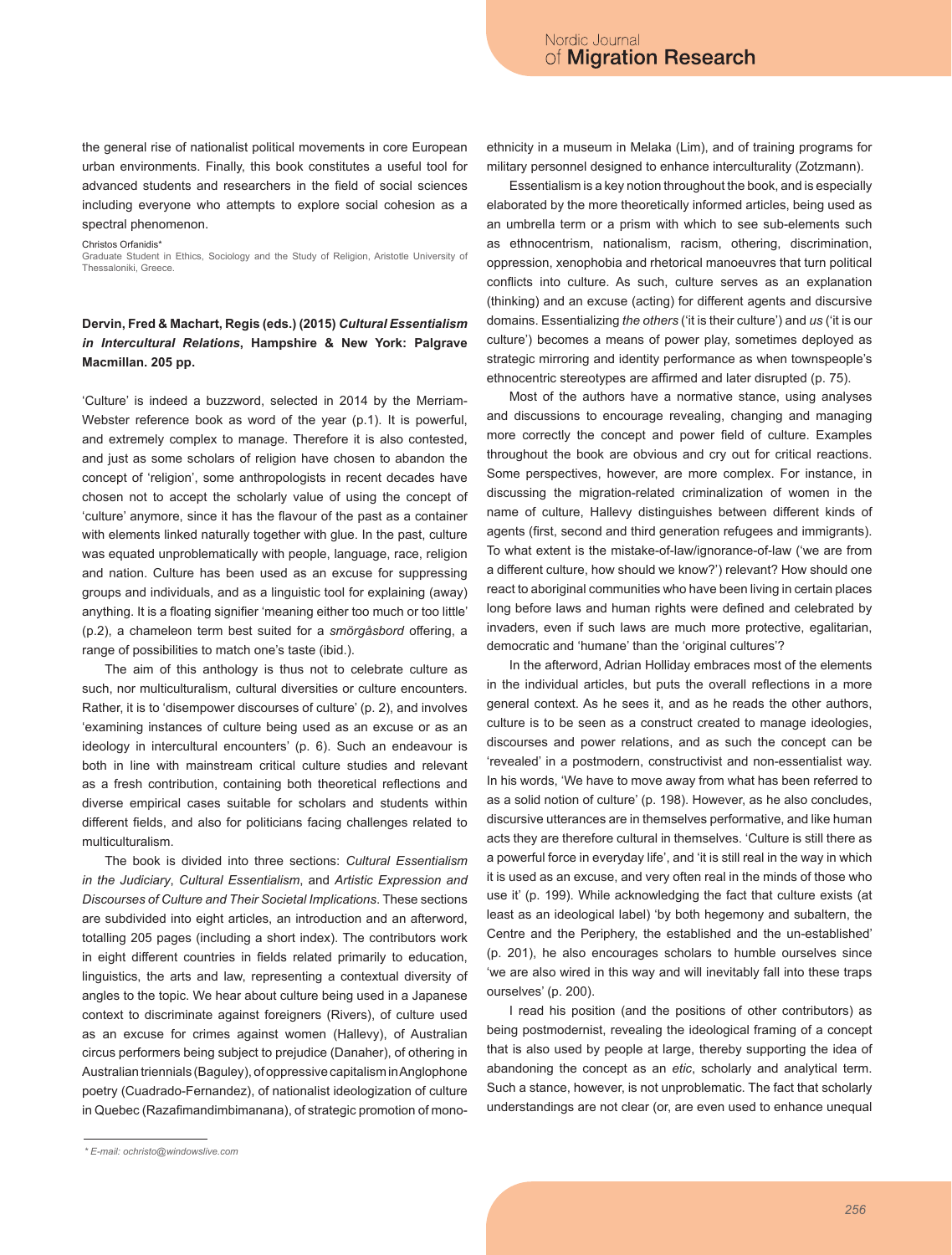power relations) does not mean that the struggle to achieve better ways of understanding and using the concept is futile. Rather than withdrawing into isolationist particularism or continuously hiding between inverted commas, scholars do need models to explain similarities and differences of values, practices and discourses throughout time and space. Although Damian J. Rivers points to important aspects of undressing Japanese culturalism, he surely must acknowledge that there is, after all, a significant difference of behaviour, sound and semiotics at football stadiums in Japan and England.

There is a large span in the spectrum between the essentialist 'all is culture' and the deconstructionist 'nothing is culture'. However, even though it may be difficult to identify in practice, there is a golden middle path between cultural essentialism and absolute particularism. Culture is not as an unchanging essence but a normative framework creating and being created by human beings in momentarily existing clusters of reality, and therefore it is also to be seen as a discursive and ideological construction. Since the focus of the book is the latter, the former is of course not necessarily important, but the underlying theoretical framework is – and this framework is not universally applicable. The same could be said about the conspicuous lack of references to religion. Religion is not the focus of the book, and the scholars contributing to it are not specialists in this field. As a scholar of religion, however, one cannot but notice the lack of reference to a concept that is very often used in relation to culture. Rather than being criticized for failing to cover an important gap which was not intended to be filled, the publisher could be encouraged to supplement this fine book with another, relating theoretical reflections with empirical examples of the abundant cases involving 'excuses in the name of religion'.

Jørn Borup\*

Associate professor, Dept. of the Study of Religion, Aarhus University, Denmark.

# **Levitt, Peggy (2015)** *Artifacts and Allegiances: How Museums put the Nation and the World on Display***, Oakland: University of California Press. 244 pp.**

In her new book *Artifacts and Allegiances,* Harvard Professor of Sociology Peggy Levitt remarks that the 'floating tribe' of people living outside traditional nation-state categories will soon outnumber the population of the United States and make up the 'fifth-largest "nation" on earth' (p 133). With this fact as a point of departure, she asks how museums in different parts of the world currently address issues of cultural mobility and migrant identity in relation to ideas of a nation state. Her analysis is based on interviews with curators and museum staff (185 in total, over a period of five years), embedded in historical overviews of each museum and their political settings.

At the core of the book are three chapters describing and analysing museums in Scandinavia, the United States, and Asia (Qatar and Singapore). The first of these – *The Bog and the Beast*  *–* deals with museums in Denmark and Sweden. The museums featured in most detail are the National Museum and the Museum of Copenhagen in Denmark, and the Swedish History Museum, the Ethnographic Museum in Stockholm, and the Museum of World Culture in Gothenburg, Sweden. Displays and debates about the nation and the world in and around these museums are discussed and analysed in relation to their specific historical and political situations. In Denmark, the setting is defined by an inward-looking concept of the nation, while in Sweden it is the legacy of Olof Palme's international solidarity politics that still informs the framework for national museum institutions. Despite obvious and often emphasized differences in the national politics between Denmark and Sweden, Levitt finds that their national museum institutions share a tendency to avoid issues of migration and mobile identities, or at least keep them in the periphery to the heavy central story of a stable uniform nation.

The second chapter, called *The Legislator and the Priest,* focuses on the United States, namely the east coast cities of Boston and New York (and to some extent Washington, D.C.). This chapter focuses on cities rather than nations, and on art rather than cultural history or ethnography. The museums mostly in focus here are Brooklyn Museum and the Boston Museum of Fine Arts, while smaller institutions such as the Queens Museum and El Museo feature more briefly. Compared with the other two chapters, this has much less critical analysis of the museums' relations to the nation and the world, and seems to be more about offering inspirational examples of museum work in different settings. The third chapter –*Arabia and the East –* focuses on Singapore and Qatar, former British colonies that are both in creative nation-building processes. In Singapore, where the nation is commonly referred to as a *rojak* salad (in which pieces of fruit and vegetables representing the different traditional essential races are united and seasoned by a sauce of foreign influence), the focus is on the Asian Civilizations Museum, the Singapore Art Museum, the Peranakan Museum, and the National Museum of Singapore. In Qatar, where the can-do spirit runs high and worldclass museums are commissioned and built at an extraordinary speed, the question is not so much about what the nation *is* or *has been*, as what it *can be*. Here the main museums featured are the Museum of Islamic Art, Mathaf (the Arab Museum of Modern Art) and the National Museum.

Levitt's analysis revolves around the concept of 'cosmopolitan nationalism', which implies an intimate connection between how a nation is conceived and how it defines its place in the world. She recycles James Clifford's use of Mary Louise Pratt's 'contact zones' in talking about museums as places for 'ongoing historical, political and moral *relationship –* a power-charged set of exchanges, of push and pull' (p. 8). And she returns here and there to the ANT (Actor Network Theory) concept of 'assemblage', defined as 'contingent clusters of people, technology, objects and knowledge, which circulate through the social fields that the museums inhabit, coming together in different constellations depending on where they land' (p. 8).

*<sup>\*</sup> E-mail: jb@cas.au.dk*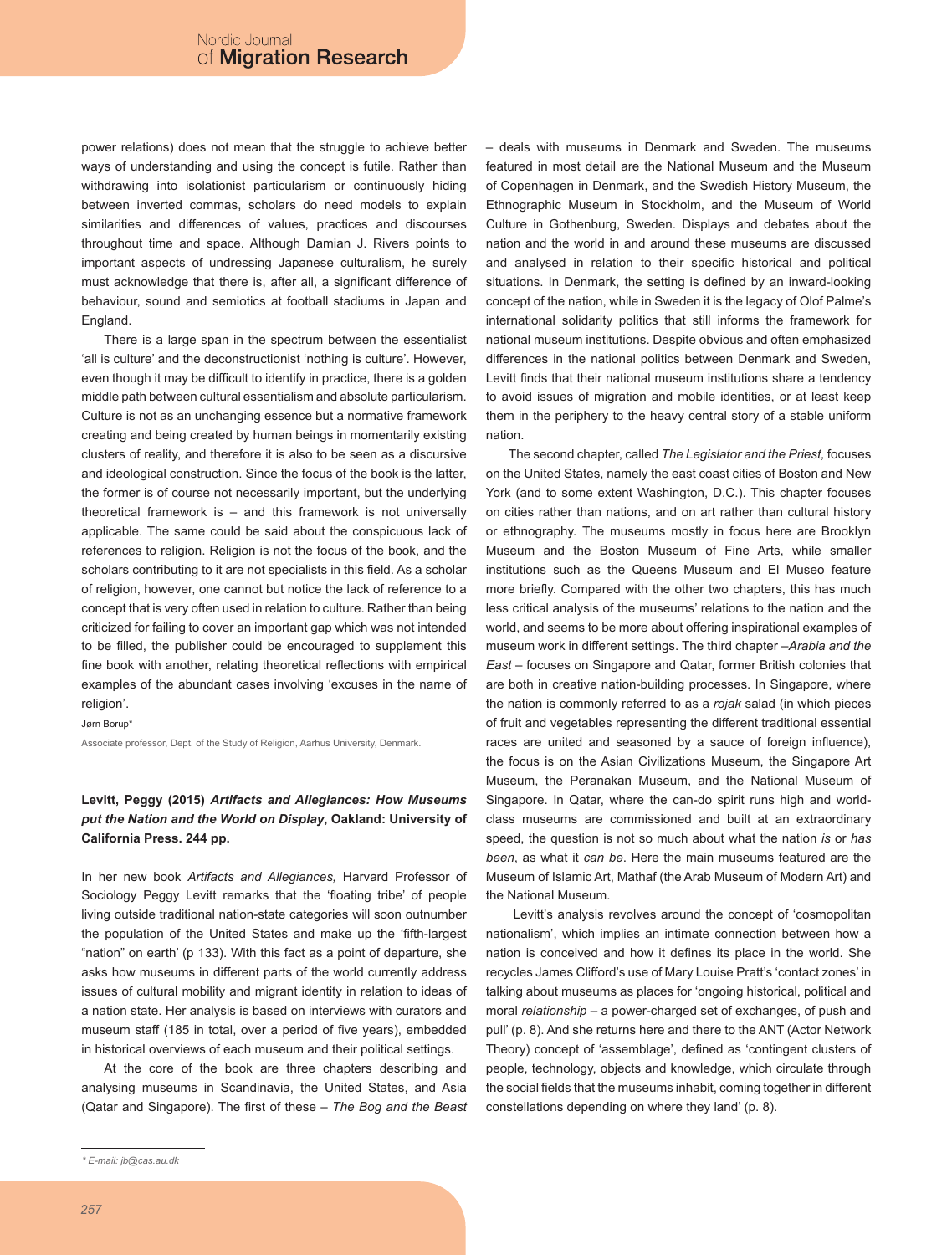But the strength of this book lies not in its use of theoretical concepts. Its main original contribution is certainly the focus on curators and other museum staff, which is fresh and quite clever. Where most studies of museums analyse displays and official documents, Levitt uses the voices of curators and museum staff to give meaning and contingency to the choices made and strategies played out in the museums. Hence, the curators' voices become analytical bridges linking the content of the museums with their official documents and political surroundings. It adds thickness and a very attractive sense of reality to the text.

I have only one major point of criticism to this book, and that is the choice of museums in the USA chapter. I am puzzled by Levitt's choice of Brooklyn Museum and the Boston Museum of Fine Arts as the main study objects for this chapter, and by the steering away from issues of the nation and moving towards questions about the cities. Just to be clear, I am not calling for an exhaustive or all-embracing perspective. I am all for the multi-sited ethnography that Levitt advocates; it offers an interesting and important outside perspective on each of the cases involved in the analysis. But an important part of the craft of doing multi-sited ethnography is choosing objects that are suitable for (preferably unexpected) comparative analysis. And because these museums are neither officially connected with the idea of the United States as a nation, nor with questions of migrant identities, the United States chapter fails to provide for interesting comparisons with the Scandinavian and Asian cases. I find it difficult to see why, for instance, the National Museum of the American Indian or the National Museum of American History on the Mall in Washington, D.C., with its displays of the history of slavery and its (in my European eyes) shockingly patriotic war exhibition, have been ignored in favour of the Brooklyn Museum and the Boston Museum of Fine Arts, in a book about how museums put the nation and the world on display. Levitt's refreshing critical eye on the historical and political contingency of the museums in Scandinavia and Asia appears to be gone in the USA chapter, and it puzzles me. I am writing this review the day after Donald Trump celebrated a great success in the New Hampshire primary election, and the world is now holding its breath to see what will happen with the USA and immigration in the near future. These are clearly important issues in the USA. So, how can the common image of the US nation as a 'salad bowl' be completely omitted from the analysis, when the *rojak* salad is repeatedly referred to as an image of the Singaporean nation? Is multi-sited ethnography perhaps best done away from home?

My reading is also a little disturbed by errors in the spelling and translation from Scandinavian languages, and together with odd features such as the cover photograph (featuring visitors at the Musée Rodin in Paris, which is never even mentioned in the text). They signal a lack of attention to detail, which could easily have been avoided by a firmer editorial hand.

But these are all minor things. The overall impression is that *Artifacts and Allegiances* is a book that reads well, has an original approach and has many important things to say about the struggles and potentials of museums in the world today. It situates these museums historically and politically in a clear, at times brilliant, way (although I cannot help feeling robbed of an analysis of issues of nation and migration in the USA chapter). The argument is much in tune with current tendencies in critical museum and heritage studies, and its arrival is timely. With ongoing wars and refugee crises across the world over the last couple of years, issues of mobility, migrant experiences and national identity remain as urgent as ever in cultural politics, practical museum work and heritage studies.

This book left me with a feeling of being enriched  $-$  with new perspectives on things I thought I already knew, and with knowledge of contexts I knew nothing about. I will bring with me curator Klas Grinell's razor-sharp description of Sweden as a nation that has accepted itself to be not much of an inventor of anything, but has set itself the task of being the best adopter: 'When we realize that multiculturalism is what is happening, and that we are leaving behind the old kind of nation-states, then we go one step farther than everyone else. We're not the first nation to put national pride first, but we might be the first to be truly global' (p. 48). A visit to the Queens museum is now at the top of my to-do list for my next visit to New York City, and if I ever get to Doha, I will make sure not to miss Mathaf – the museum many Qataris feel sorry for. *Artifacts and Allegiances* will surely appeal to many readers: museum professionals, students of migration studies and heritage studies, and museum visitors across the world.

Anna Källén\*

PhD, Associate Professor, Stockholm University, Department of Culture and Aesthetics, Sweden.

# **Murji, Karim & Solomos, John (eds.) (2015).** *Theories of Race and Ethnicity: Contemporary Debates and Perspectives***, Cambridge: Cambridge University Press, 292 pp.**

Some years ago, my friend was diagnosed with a form of haemophilia that is comparatively common among Ashkenazi Jews. This relatively mild version of the inherited bleeding condition is due to the mutation of a small number of genes (Gomez and Bolton Maggs, 2008). Skimming through the advice leaflets, the language of race in relation to Jews was, unsurprisingly, not to be found some seventy years after the end of the Holocaust. However, bioscience and popular media enduringly use race as an organising concept with other groups, assuming it is of explanatory value; for example, when the 'Black disease' of sickle cell anaemia is under the analytical microscope, as Sandra Soo-Jin Lee points out in her chapter in 'Theories of Race and Ethnicity' (p. 35). The contrast between the handling of Factor XI deficiency haemophilia and sickle cell anaemia prompts the questions: if racialization *can* end, why does it persist for some groups? And what happens when we recategorize race using the terminology of ethnicity and religion?

In the preface to *Theories of Race and Ethnicity*, the editors admit that their experience of organising this edited collection about

*<sup>\*</sup> E-mail: anna.kallen@su.se*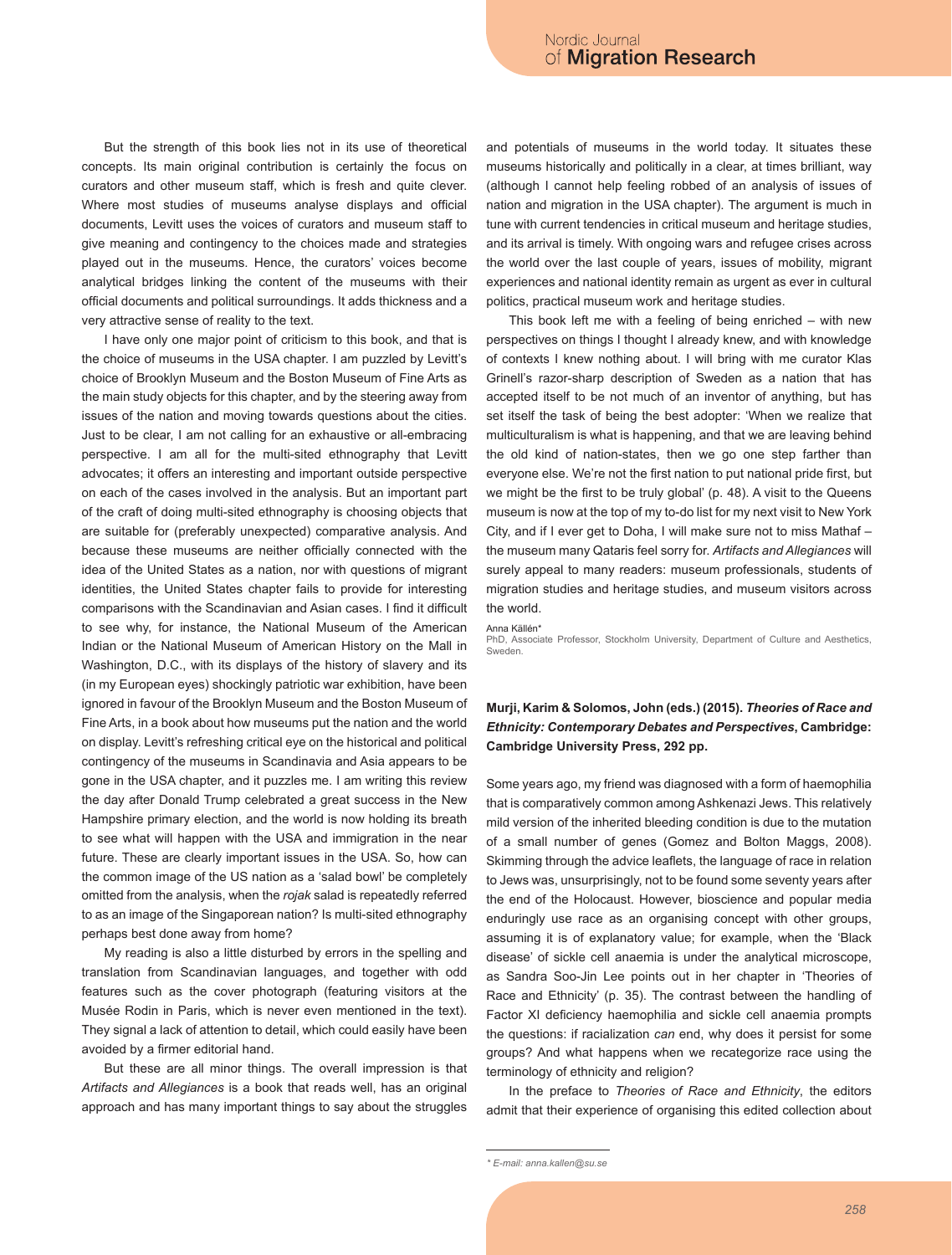contemporary theories of race and ethnicity has been 'sometimes tortuous'. Happily, this collection is instead stimulating. The editors, Professor John Solomos and Dr. Karim Murji, are both prominent sociologists and public academics in the UK with specializations (among other topics) in racialization and migration. They have brought together essays, as well as provided their own detailed commentary on the collection, to show that intellectual thought about racialization processes, both historical and contemporary, is confronting those who champion the notion that we live in a post-racial era.

The starting point of the current collection is the seminal volume 'Theories of Race and Ethnic Relations' edited by John Rex and David Mason, in 1986. Thirty years on, Murji and Solomos explain that we find ourselves academically, if not popularly, beyond the terminology and policy prescriptions implied by the term 'race relations'. Race relation studies initially arose through the preoccupations of the US and the European 'white male academics who studied non-white populations, primarily through the lens of their own theoretical and methodological concerns' (p. 16). Since this time, sociology has turned to study racism and racialization as processes and systems of power, rather than immutable groups of human bodies who appear to possess a self-evident 'race'. While consolidated as a field of study, examinations of racism and racialization have diversified through the input of Black scholars, including Black feminist perspectives, as well as migrant and non-Western scholars. The field has also absorbed new approaches arising within and beyond sociology.

This heterogeneity of theoretical approach is exemplified in the essays here. In my opinion, the stand-alone quality of most of the chapters is a great strength that answers the problem of to whom the collection will appeal. The register of writing in this book makes plain that it is intended for readers who are already deeply engaged with theories of racialization and preferably comfortable with a wide sweep of social theory. To that extent, some of the most powerful essays in this collection might be a formidable read for people or students unfamiliar with earlier debates. However, the lack of obvious links between most chapters – other than the perennial problem of the fictive epistemological status of race - works in the book's favour. Scholars deeply engaged in work about race and ethnicity will find novel material here, as well as thought-provoking divergences with their own work. The chapters address radically different areas of historical and contemporary racialization, for example: Shirley Anne Tate's exploration of performativity and mixed-race embodied experience; Sandra Soo-Jin's concerns (see above) about the inscription of race into contemporary genomic science; the articulate anger of Eduardo Bonilla-Silva directed at the idea of a post-racial USA under Obama; David Theo Goldberg's arguments for racialization to be analysed through models of relationality that go beyond national specificity; the 'constitutive connection of the contemporary to the colonial' (p. 260).

In particular, St Louis' chapter is masterful. He seriously considers 'post-racial' as an intellectual, ethical and historical project, deftly disentangling this idealised 'practico-theoretical ensemble' from the invidious political project of describing contemporary societies as 'post-racial'. St Louis tracks and explores the great dilemma of racial eliminativism (that the theoretical incoherence of race cannot prevent its deadly social reality) from the emergence of evolutionary thinking to present day developments in genetic population science, and contemporary social thought. St Louis demonstrates that, understood properly, the findings of post-racial genetic science destroy the coherence of a race as a scientific object despite attempts to preserve it as an organisational concept:

[i]n Popper's terms, then, race is no longer a scientific object: as it can be neither proven nor disproven, it is at best a cipher within health and the biosciences and at worst a paranormal entity that inspires faithful belief but can neither be empirically verified nor coherently known. (p. 126)

In my opinion, there are some gaps in the collection to be filled in future theoretical publications, if the aim here is to give an overview of today's key theoretical debates not only about race, but also about ethnicity. Most obviously, the 'ethnicity' of the title is a ghostly presence in terms of being theorised as an academic object, as a popular category of everyday understanding, as a set of governmental processes that today operate both as corrective policy and identity-fixing process. For me, it is precisely ethnicity's relationship (historically, politically and currently) to racialization itself that is so curious. To continue with my query at the start of this review, no Jewish 'tick box' is habitually present when equal opportunities of race and ethnicity are monitored by community organisations in the UK. The only opportunity to register as Jewish comes under 'religion', which presents a queer dilemma for a large number of Jewish Britons who are untroubled by religious observance. It would appear that the political danger of racializing Jews keeps them firmly outside of the ethnic box. Conversely, Black British people are offered various boxes in the ethnicity section to tick during censuses (despite the stubborn persistence of racialized language and experience in everyday British life). Clearly, ethnicity is bureaucratically viewed as a safe post-racial destination in this case: why this is so, is a pressing question.

Consideration of overlaps and links between 'race', ethnicity and religion, as they operate as structural categories of experience and discrimination today in the West, also points to the conspicuous rise of Islamophobia and anti-Muslim racism in the West since the publication of Rex and Mason's book. Nasar Meer (2016) has addressed this cogently in detail in his own review of this collection. I would add that the operation of race, ethnicity and religion in the effective demonization of different categories of contemporary migrants in Europe and the USA, such as asylum seekers, is also a central area for theorisation.

This book is about theory, and quite rightly the empirical examples marshalled by the writers here convey theories rather than unsettle them through foregrounding field studies. For example, Hughey's chapter dismayingly shows how similar are the understandings of